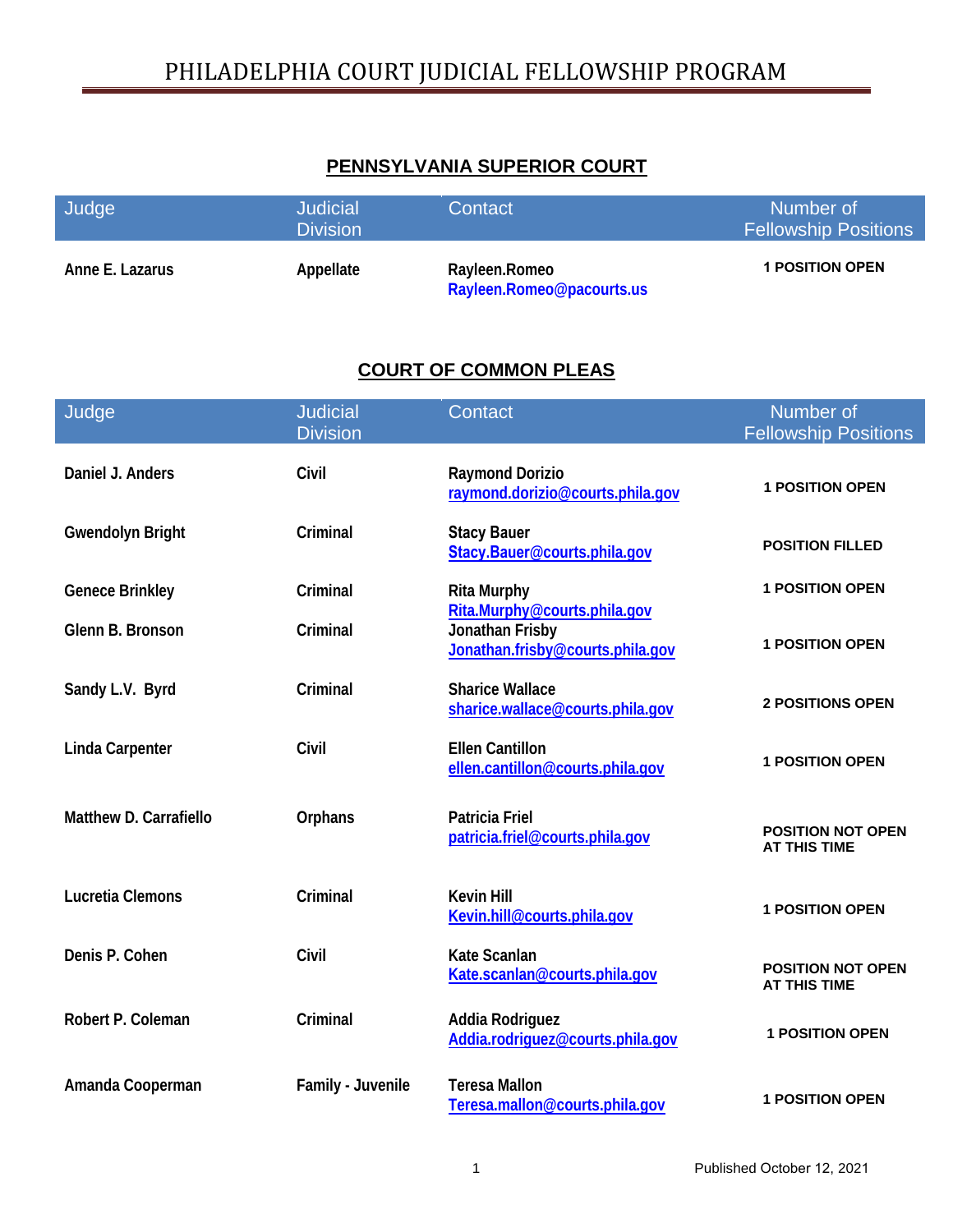| Judge                      | <b>Judicial</b><br><b>Division</b> | Contact                                                      | Number of<br><b>Fellowship Positions</b>        |
|----------------------------|------------------------------------|--------------------------------------------------------------|-------------------------------------------------|
| Roxanne E. Covington       | Criminal                           | <b>Alex Frazer</b><br>alex.frazer@courts.phila.gov           | <b>1 POSITION OPEN</b>                          |
| Anne Marie B. Coyle        | Criminal                           | <b>Brianne Sullivan</b><br>Brianne.sullivan@courts.phila.gov | <b>1 POSITION OPEN</b>                          |
| Charles J. Cunningham, III | Criminal                           | Mary Meehan<br>mary.meehan@courts.phila.gov                  | <b>1 POSITION OPEN</b>                          |
| Rosemarie DeFino-Nastasi   | Criminal                           | Jody Della Barba<br>jody.dellabarba@courts.phila.gov         | <b>POSITION FILLED</b>                          |
|                            |                                    | <b>Lauren Alfaro</b><br>Lauren.alfaro@courts.phila.gov       |                                                 |
| <b>Scott DiClaudio</b>     | Criminal                           | <b>Annette LeBron</b><br>Annette.lebron@courts.phila.gov     | <b>1 POSITION OPEN</b>                          |
| Ramy I. Djerassi           | Civil                              | <b>Kathleen Rush</b><br>kathleen.rush@courts.phila.gov       | <b>1 POSITION OPEN</b>                          |
| <b>Lori Dumas</b>          | Civil                              | Lori Dumas<br>Lori.dumas@courts.phila.gov                    | <b>1 POSITION OPEN</b>                          |
| <b>Charles Ehrlich</b>     | Criminal                           | Ellen Corrigan<br>ellen.corrigan@courts.phila.gov            | <b>1 POSITION OPEN</b>                          |
| <b>Michael Erdos</b>       | Criminal                           | Judge Michael Erdos<br>meerdos@gmail.com                     | <b>1 POSITION OPEN</b>                          |
| Joseph Fernandes           | Family - Juvenile                  | Sharon Jaep<br>sharon.jaep@courts.phila.gov                  | <b>1 POSITION OPEN</b>                          |
| Abbe F. Fletman            | Civil                              | Joan Bernard<br>Joan.bernard@courts.phila.gov                | <b>1 POSITION OPEN</b>                          |
| Angelo Foglietta           | Criminal                           | <b>Marilynn Evers</b><br>marilynn.evers@courts.phila.gov     | <b>1 POSITION OPEN</b>                          |
| Idee C. Fox                | Civil                              | <b>Teresa Dugan</b><br>teresa.dugan@courts.phila.gov         | <b>POSITION NOT OPEN</b><br><b>AT THIS TIME</b> |
| Steven R. Geroff           | Criminal                           | <b>Joann Marren</b><br>joann.marren@courts.phila.gov         | <b>1 POSITION OPEN</b>                          |
| Gary S. Glazer             | Commerce                           | Dawn Johnson<br>dawn.johnson@courts.phila.gov                | <b>1 POSITION OPEN</b>                          |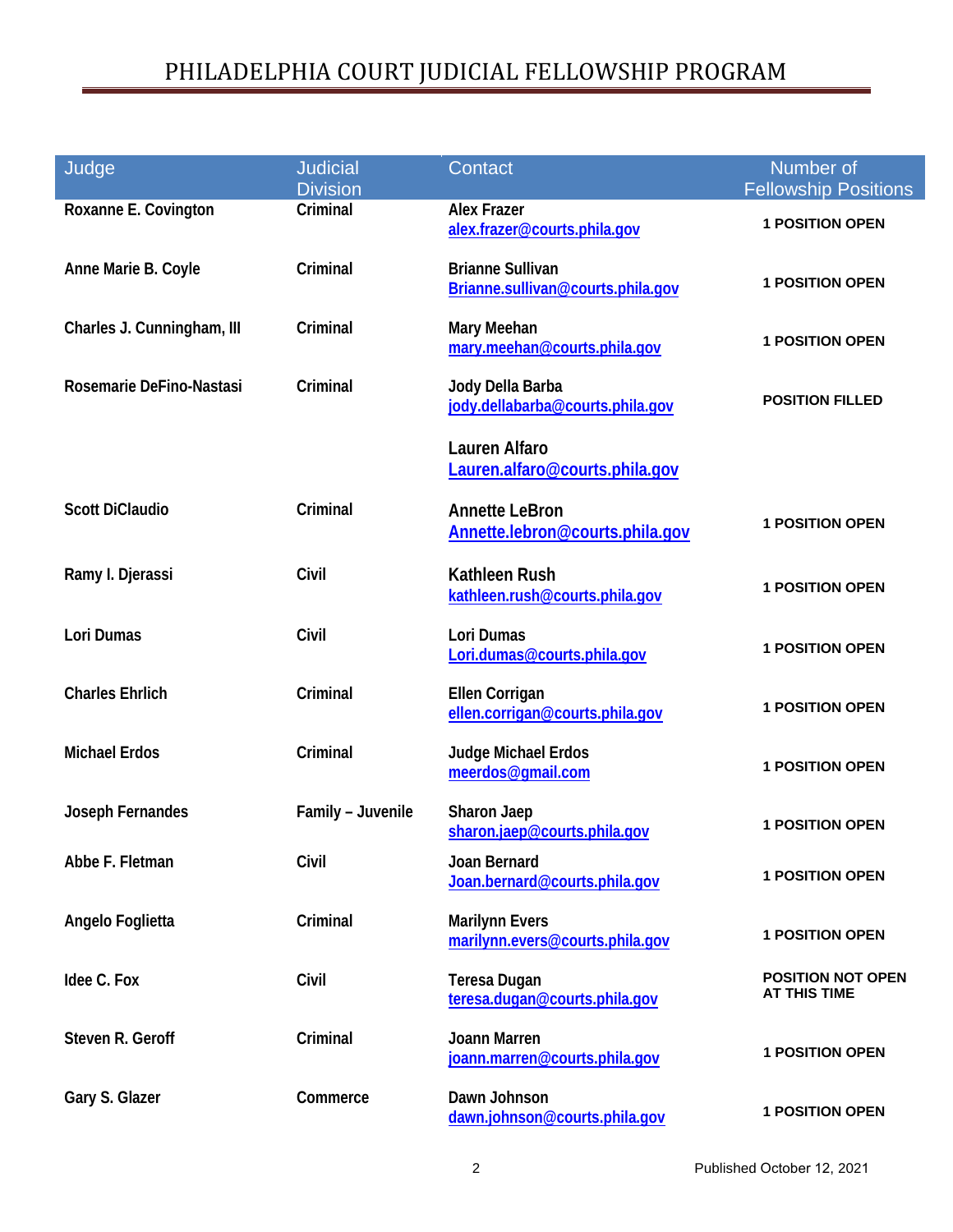| Judge                  | <b>Judicial</b><br><b>Division</b> | Contact                                                            | Number of<br><b>Fellowship Positions</b>        |
|------------------------|------------------------------------|--------------------------------------------------------------------|-------------------------------------------------|
|                        |                                    |                                                                    |                                                 |
|                        |                                    |                                                                    |                                                 |
| Glynnis D. Hill        | Criminal                           | Eglantina Dika<br>eglantina.dika@courts.phila.gov                  | <b>2 POSITIONS OPEN</b>                         |
| <b>Vincent Johnson</b> | Criminal                           | <b>Timera Bullock</b><br>Timera.bullock@courts.phila.gov           | <b>1 POSITION OPEN</b>                          |
| Sean F. Kennedy        | Criminal                           | Donna Sullivan<br>Donna.sullivan@courts.phila.gov                  | <b>1 POSITION OPEN</b>                          |
| Marlene F. Lachman     | Civil                              | Stephen D. Ivey, Esq.<br>stephen.ivey@courts.phila.gov             | <b>1 POSITION OPEN</b>                          |
| <b>Timika Lane</b>     | Criminal                           | Phoenicia D. Williams, Esq.<br>Phoenicia.williams@courts.phila.gov | <b>2 POSITIONS OPEN</b>                         |
| Kathryn Streeter Lewis | Criminal                           | <b>Judge Lewis</b><br>Kathryn.lewis@courts.phila.gov               | <b>1 POSITION OPEN</b>                          |
| James Murray Lynn      | Family                             | Alison Krajewski<br>alison.krajewski@courts.phila.gov              | <b>1 POSITION OPEN</b>                          |
| Barbara A. McDermott   | Criminal                           | <b>Delores Bates</b><br>delores.bates@courts.phila.gov             | <b>POSITION NOT OPEN</b><br><b>AT THIS TIME</b> |
| Maria McLaughlin       | Family                             | AnnaMae Marshman<br>anna.marshman@courts.phila.gov                 | <b>1 POSITION OPEN</b>                          |
| Jeffrey P. Minehart    | Criminal                           | <b>Stacy Stewart</b><br>stacy.stewart@courts.phila.gov             | <b>1 POSITION OPEN</b>                          |
| Carolyn H. Nichols     | Criminal                           | Marcella Graveley<br>marcella.Graveley@courts.phila.gov            | <b>1 POSITION OPEN</b>                          |
| George W. Overton      | <b>Orphans Court</b>               | Kristen.Coleman<br>Kristen.coleman@courts.phila.gov                | <b>2 POSITIONS OPEN</b>                         |
| Ourania Papademetriou  | Family (Dom. Rel.)                 | Donna Baker<br>Donna.baker@courts.phila.gov                        | <b>1 POSITION OPEN</b>                          |
| Paula A. Patrick       | Civil                              | <b>Brendan McCloskey</b><br>Brendan.McCloskey@courts.phila.gov     | <b>1 POSITION OPEN</b>                          |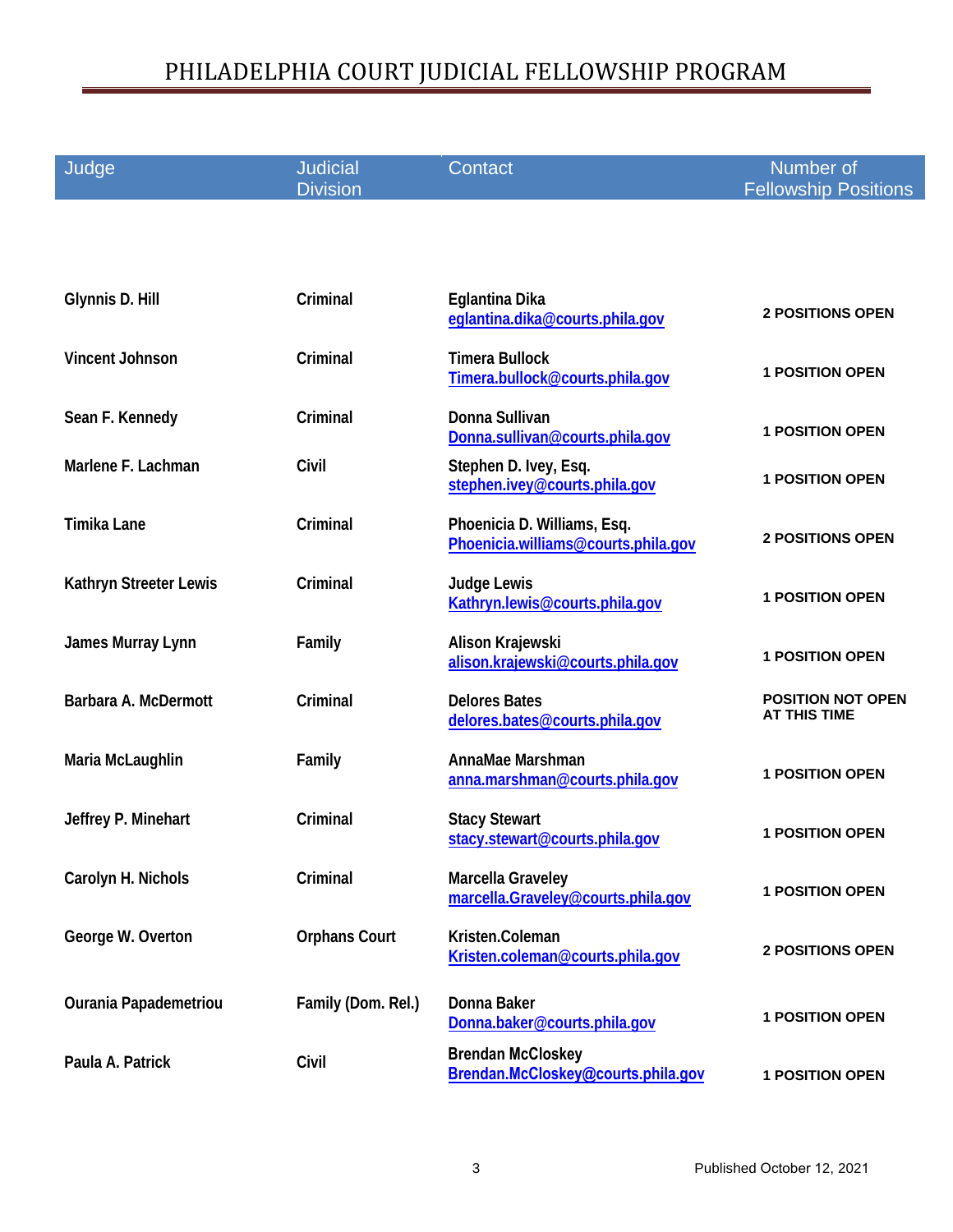| Judge                         | <b>Judicial</b>           | Contact                                                       | Number of                                                                      |
|-------------------------------|---------------------------|---------------------------------------------------------------|--------------------------------------------------------------------------------|
| Doris A. Pechkurow            | <b>Division</b><br>Family | <b>Joanne Nutter</b><br>joanne.nutter@courts.phila.gov        | <b>Fellowship Positions</b><br><b>POSITION NOT OPEN</b><br><b>AT THIS TIME</b> |
| Kenneth Powell, Jr.           | Criminal                  | <b>Judi Howlett</b><br>Judi.howlett@courts.phila.gov          | <b>1 POSITION OPEN</b>                                                         |
| <b>Shelly Robins New</b>      | Civil                     | <b>Renee Cella</b><br>renee.cella@courts.phila.gov            | <b>1 POSITION OPEN</b>                                                         |
| Rosalyn K. Robinson           | Civil                     | Kate Dugan<br>kate.dugan@courts.phila.gov                     | <b>POSITION NOT OPEN</b><br><b>AT THIS TIME</b>                                |
| M. Teresa Sarmina             | Civil                     | <b>Mingtoy Lamar</b><br>mingtoy.lamar@courts.phila.gov        | <b>1 POSITION OPEN</b>                                                         |
| Kai N. Scott                  | Criminal                  | <b>Jasmine Daniels</b><br>Jasmine.daniels@courts.phila.gov    | <b>1 POSITION OPEN</b>                                                         |
| <b>Lisette Shirdan-Harris</b> | Civil                     | Nina Moore<br>nina.moore@courts.phila.gov                     | <b>POSITION NOT OPEN</b><br><b>AT THIS TIME</b>                                |
| <b>Karen Shreeves-Johns</b>   | Civil                     | Joseph V. D'Ascenzo, III<br>Joseph.d'ascenzo@courts.phila.gov | <b>1 POSITION OPEN</b>                                                         |
| <b>Daniel Sulman</b>          | Family                    | Amberlynn Laughlin<br>Amberlynn.laughlin@courts.phila.gov     | <b>1 POSITION OPEN</b>                                                         |
| Allan L. Tereshko             | Family                    | <b>Jessica Varzaly</b><br>jessica.varzaly@courts.phila.gov    | <b>1 POSITION OPEN</b>                                                         |
| Sierra Thomas-Street          | Criminal                  | <b>Lily Dideban</b><br>Lily.dideban@courts.phila.gov          | <b>1 POSITION OPEN</b>                                                         |
| Diane Thompson                | Family                    | <b>Alexis Buss</b><br>alexis.buss@courts.phila.gov            | <b>POSITION NOT OPEN</b><br>AT THIS TIME                                       |
| Leon W. Tucker                | Criminal                  | <b>Qwalyne Lawson</b><br>gwalyne.lawson@courts.phila.gov      | <b>2 POSITIONS OPEN</b>                                                        |
| Donna Woelpper                | Criminal                  | <b>Alyson Bagley</b><br>alyson.bagley@courts.phila.gov        | <b>1 POSITION OPEN</b>                                                         |